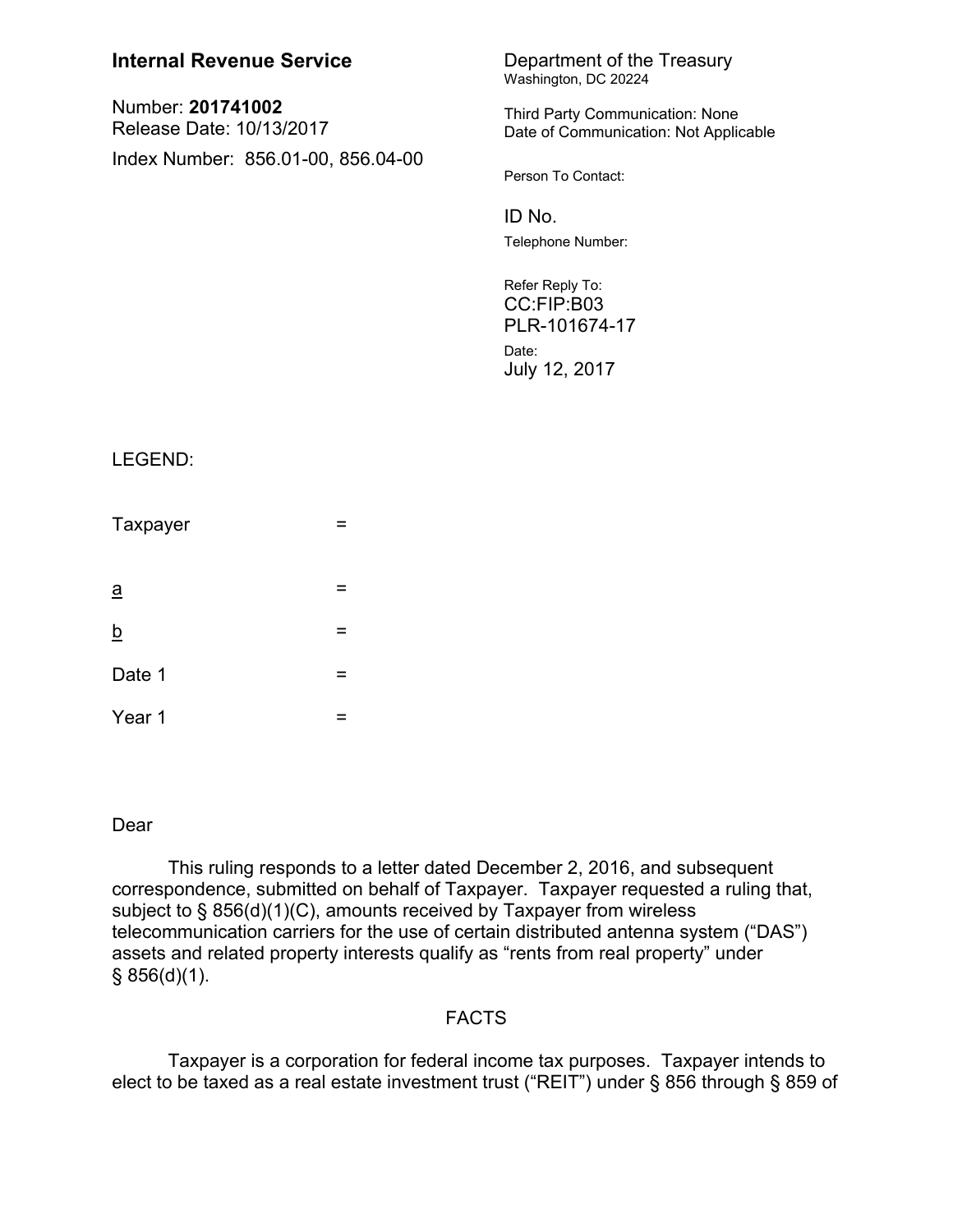the Internal Revenue Code beginning with its taxable year ending on Date 1. Taxpayer owns land and cellular communications towers and has acquired interests in DAS assets, as described below.

### DAS Components

A DAS is a system for the transmission of telecommunication signals through fiber optic and coaxial cables. Wireless carriers supplement their cell tower antennas with DASs to improve capacity and signal strength in densely populated areas (e.g., college campus, sports stadium, or convention center) and hard-to-reach areas (e.g., underground transportation system). A DAS may be located outdoors ("Outdoor DAS") or inside a structure ("Indoor DAS").

The main components of both Indoor DASs and Outdoor DASs are fiber optic and coaxial cables and related conduit piping (collectively, "DAS Cables"). Taxpayer typically owns the DAS Cables in both Outdoor DASs and Indoor DASs. In certain circumstances, however, Taxpayer does not own the fiber optic cable and related conduit piping in an Outdoor DAS. Taxpayer would instead own an exclusive right to use certain strands of fiber optic cables (and related conduit) that are owned by third parties. In an Outdoor DAS, fiber optic cables are buried in the ground within conduit piping or strung between telephone poles. In an Indoor DAS, fiber optic and coaxial cables and related conduit piping are embedded in, or affixed to, walls or ceilings of a building or other structure such as an underground transportation system. For purposes of this ruling, Taxpayer represents that the DAS Cables are "real property" for purposes of § 856.

Outdoor DAS and Indoor DAS also consist of antennas, optical converters, amplifiers, and equipment cabinets (collectively, "DAS Equipment"). Taxpayer owns the DAS Equipment in both Outdoor DASs and Indoor DASs. The wireless telecommunications carriers own base stations, which are placed in equipment cabinets owned by Taxpayer. For purposes of this ruling, Taxpayer represents that the DAS Equipment will be treated as personal property for purposes of § 856(d)(1). Taxpayer represents that rent attributable to personal property leased under, or in connection with, leasing of a DAS will not exceed 15 percent of the total rent for the taxable year attributable to both the real and personal property leased under, or in connection with the lease as provided in section 856(d)(1)(C).

### DAS Property Interests

Taxpayer generally does not own the poles or other structures to which DAS Cables and DAS Equipment are affixed, the land in which the fiber optic cables are buried, and the buildings or other structures in which Indoor DAS are located. Instead, Taxpayer holds interests that generally take the form of leasehold or license interests, easements, rights-of-way, permits, rights of use, "attachment rights," or other similar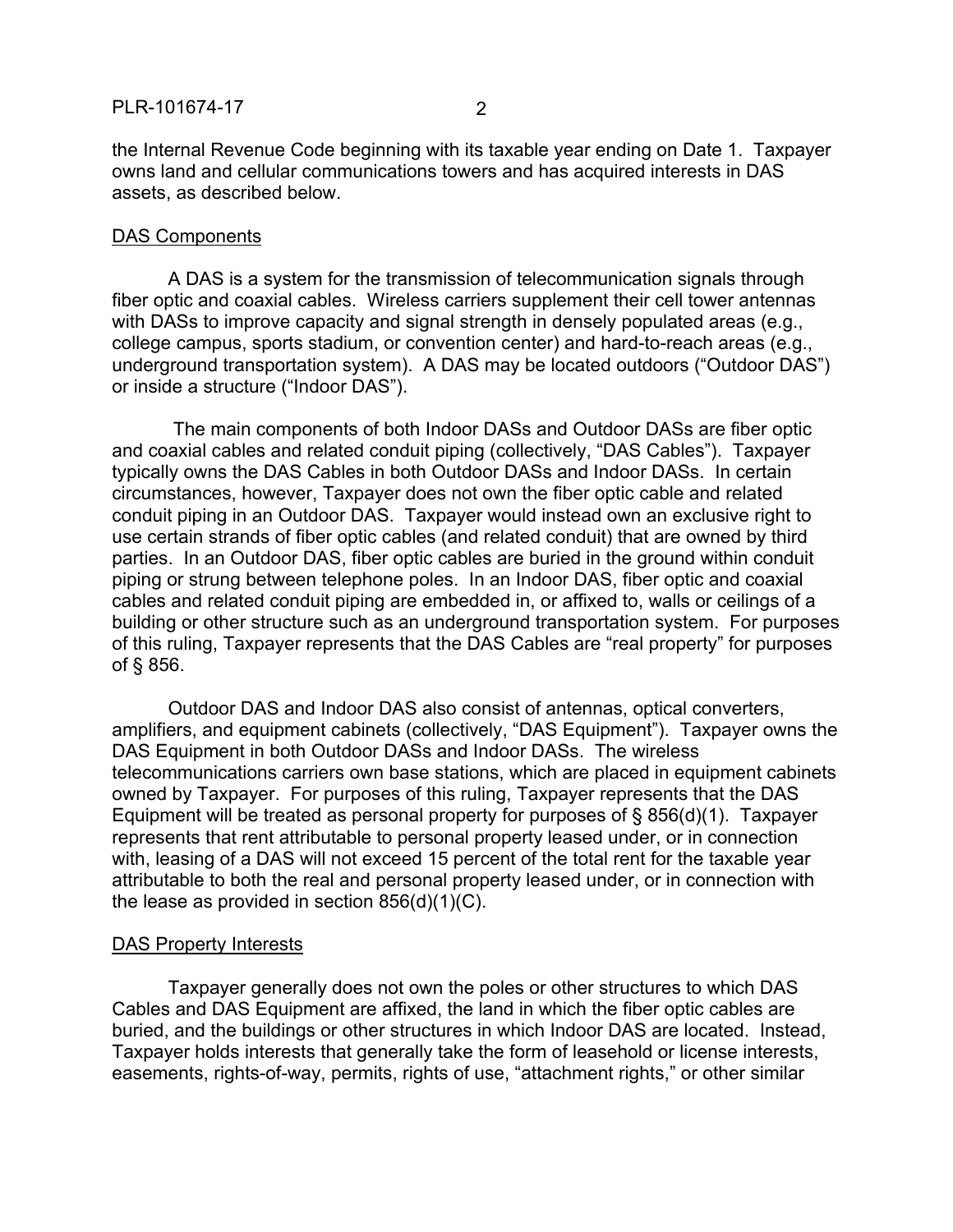rights or interests to occupy the land or structures to which the DAS Cables and DAS Equipment are affixed, as well as, in limited circumstances, exclusive and indefeasible right to use for certain strands of fiber optic cable (and related conduit) that are owned by third parties (collectively, the "DAS Property Interests").

Taxpayer intends to construct DASs with respect to the DAS Property Interests. Taxpayer will lease, license, or otherwise grant to wireless telecommunications carriers the right to use the DAS pursuant to the DAS Agreements described below. For purposes of this ruling, Taxpayer represents that the DAS Property Interests qualify as "interests in real property" under  $\S$  856(c)(5)(C).

#### DAS Agreements

Taxpayer will enter into agreements with a wireless telecommunication carrier ("User"), pursuant to which Taxpayer grants the User the right to use a DAS to transport User's telecommunications signals through the DAS Cables ("DAS Agreement"). A single DAS may be leased to more than one User (typically, there are multiple Users at each DAS site). Thus, signals of more than one User may be transported by a single strand (or pathway) of fiber optic cable. Each User, however, will have an exclusive use of a dedicated frequency within a single fiber optic pathway. Each User's dedicated frequency will be specified in its DAS Agreement.

The DAS Agreements typically have terms of a years, with renewal options. Under the DAS Agreements, a User generally pays Taxpayer an initial capital contribution fee representing the cost of constructing the DAS, plus a markup amount above the total cost of the DAS. This markup amount represents the cost of coordinating and supervising the construction of the DAS at a particular site. The User also pays Taxpayer a fixed, recurring amount for the ongoing use of the DAS during the term of its DAS Agreement with Taxpayer. The recurring amounts are typically paid monthly and are subject to escalation. Taxpayer represents that it will not receive any amounts based on a percentage of the User's, or any other person's, income or profits with respect to a DAS.

#### DAS User Services and Activities

Under the DAS Agreement, Taxpayer is generally obligated to furnish certain services provided in connection with leasing a DAS. The services performed by Taxpayer include certain services in (1) designing the DAS ("design services" discussed below); (2) constructing the DAS; (3) installing the components of the DAS including antennas, fiber optic and coaxial cables, amplifiers, optical converters, and other equipment; (4) providing the User access to electrical power or submetering electricity to power DAS components that require electricity; (5) providing ongoing monitoring of the functioning of the DAS to ensure that components of the system owned by Taxpayer are operational, safe, and secure, as opposed to maximizing the quality of the system's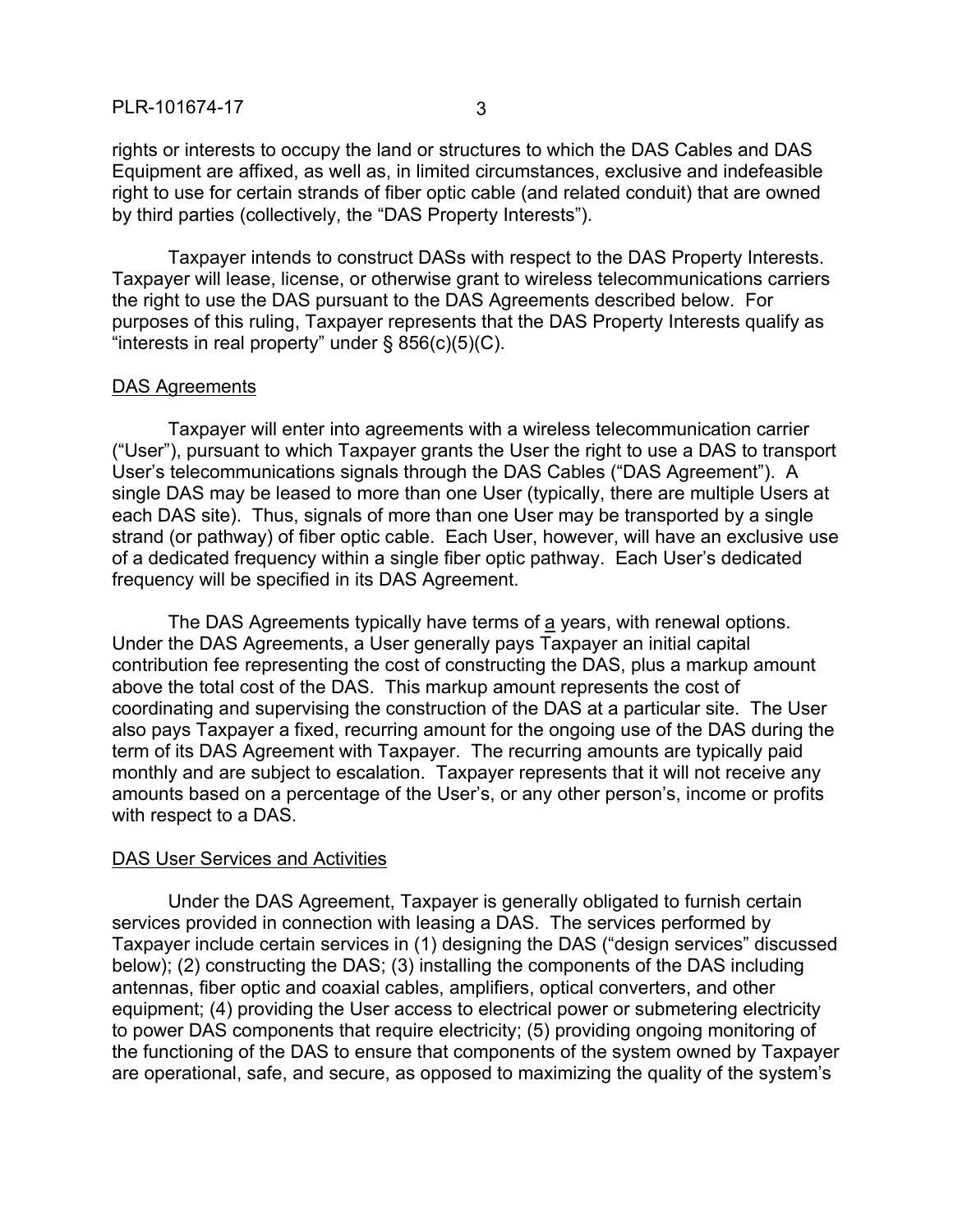performance; (6) inspecting the DAS periodically to identify problems that cause the system to stop working such as breaks in the fiber optic cable and weather damage, or that present safety or security risks; and (7) limited maintenance and minor repair work to ensure the DAS functions in a safe and secure manner. In addition, Taxpayer will supervise the activities with respect to a DAS, which will be provided by an independent contractor, as defined in section 856(d)(3), from whom Taxpayer derives no income ("Independent Contractor") or by a taxable REIT subsidiary, as defined in section 856(l) ("TRS"), of Taxpayer. Taxpayer may supervise or perform monitoring, inspections, and limited maintenance and minor repair work on the DAS (collectively with the services described in the previous paragraph, "DAS User Services and Activities"). Major repairs will be performed by an Independent Contractor or TRS. Each User is responsible for the repair and maintenance of its own base station and related equipment. Taxpayer represents that the DAS User Services and Activities are usually and customarily

Charges for certain of the DAS User Services and Activities are included as part of the initial capital contribution fee (as discussed above) or as part of the recurring maintenance fee. The recurring maintenance fee only covers certain of the DAS User Services and Activities. Taxpayer represents that electricity costs are passed through to the User or the User may pay the recurring electricity charges directly to the utility company.

provided in connection with the lease of a DAS.

Taxpayer represents that the design services are not unique to any particular User and that a DAS is typically designed to be used by up to b Users. The design services are offered to all Users at a site primarily to determine where to place the DAS to provide sufficient capacity and performance for all Users and their customers, and for optimal efficiency and functionality of the DAS. This determination includes the location of the antennas, the optimal pathway of the fiber optic and coaxial cables, and the amount of fiber optic cable needed to ensure adequate cabling for current and future Users. The design process also considers the type of equipment and wireless frequencies Users will use, as well as outside influences that may have an effect on the network. Taxpayer represents that the design process is necessary to ensure that a DAS operates properly and reliably for the system's intended purpose for which it is constructed and leased. That is, to allow existing and future Users to lease space that is adequate to provide the desired level of coverage to their customers.

In situations where a charge is for an additional service, the charge may be separately stated, and the amount of the charge will generally equal the cost of the service (e.g., the fee paid by Taxpayer to the Independent Contractor). Taxpayer will charge as compensation for its supervisory role taken in connection with the provision of the design and construction services.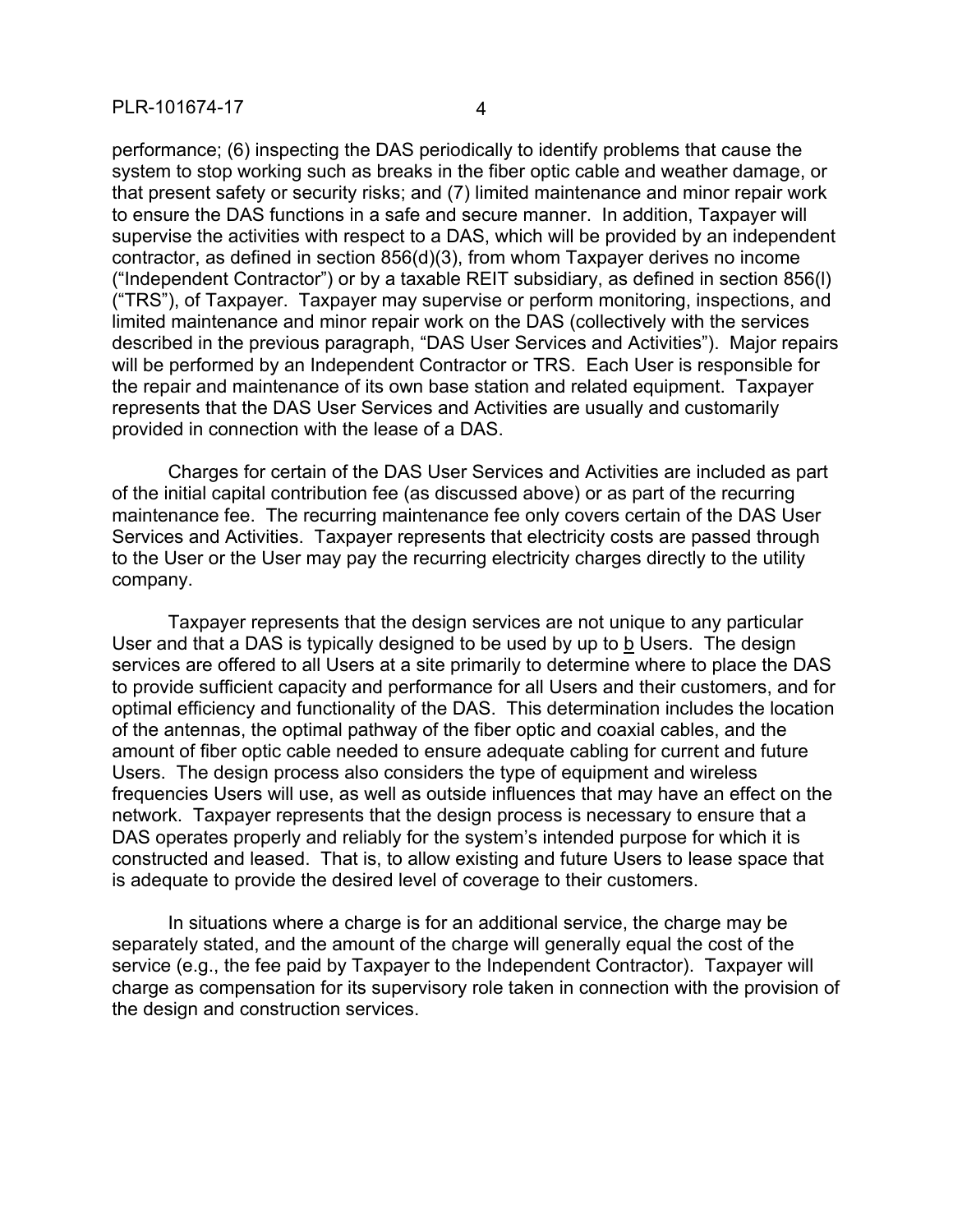## LAW AND ANALYSIS

Section 856(c)(2) provides that at least 95 percent of a REIT's gross income must be derived from, among other sources, rents from real property. Section 856(c)(3) provides that at least 75 percent of a REIT's gross income must be derived from, among other sources, rents from real property.

Section 856(d)(1) provides that "rents from real property" include (subject to exclusions provided in § 856(d)(2)): (A) rents from interests in real property; (B) charges for services customarily furnished or rendered in connection with the rental of real property, whether or not such charges are separately stated; and (C) rent attributable to personal property leased under, or in connection with, a lease of real property, but only if the rent attributable to the personal property for the taxable year does not exceed 15 percent of the total rent for the taxable year attributable to both the real and personal property leased under, or in connection with, the lease.

Section 856(d)(2)(C) provides that any impermissible tenant service income is excluded from the definition of "rents from real property." Section 856(d)(7)(A) defines "impermissible tenant service income" to mean, with respect to any real or personal property, any amount received or accrued directly or indirectly by the REIT for services furnished or rendered by the REIT to tenants at the property, or for managing or operating the property.

Section 856(d)(7)(C) provides certain exceptions from impermissible tenant service income. Section 856(d)(7)(C) provides that for purposes of § 856(d)(7)(A), services furnished or rendered, or management or operation provided, through an independent contractor from whom the REIT does not derive or receive any income or through a taxable REIT subsidiary of the REIT shall not be treated as furnished, rendered, or provided by the REIT, and there shall not be taken into account any amount which would be excluded from unrelated business taxable income under  $\S$  512(b)(3) if received by an organization described in  $\S$  511(a)(2).

Section 512(b)(3) provides, in part, that there shall be excluded from the computation of unrelated business taxable income all rents from real property and all rents from personal property leased with such real property, if the rents attributable to such personal property are an incidental amount of the total rents received or accrued under the lease, determined at the time the personal property is placed in service.

Section 1.512(b)-1(c)(5) provides that payments for the use or occupancy of rooms and other space where services are also rendered to the occupant, such as for the use or occupancy of rooms or other quarters in hotels, boarding houses, or apartment houses furnishing hotel services, or in tourist camps or tourist homes, motor courts or motels, or for the use or occupancy of space in parking lots, warehouses, or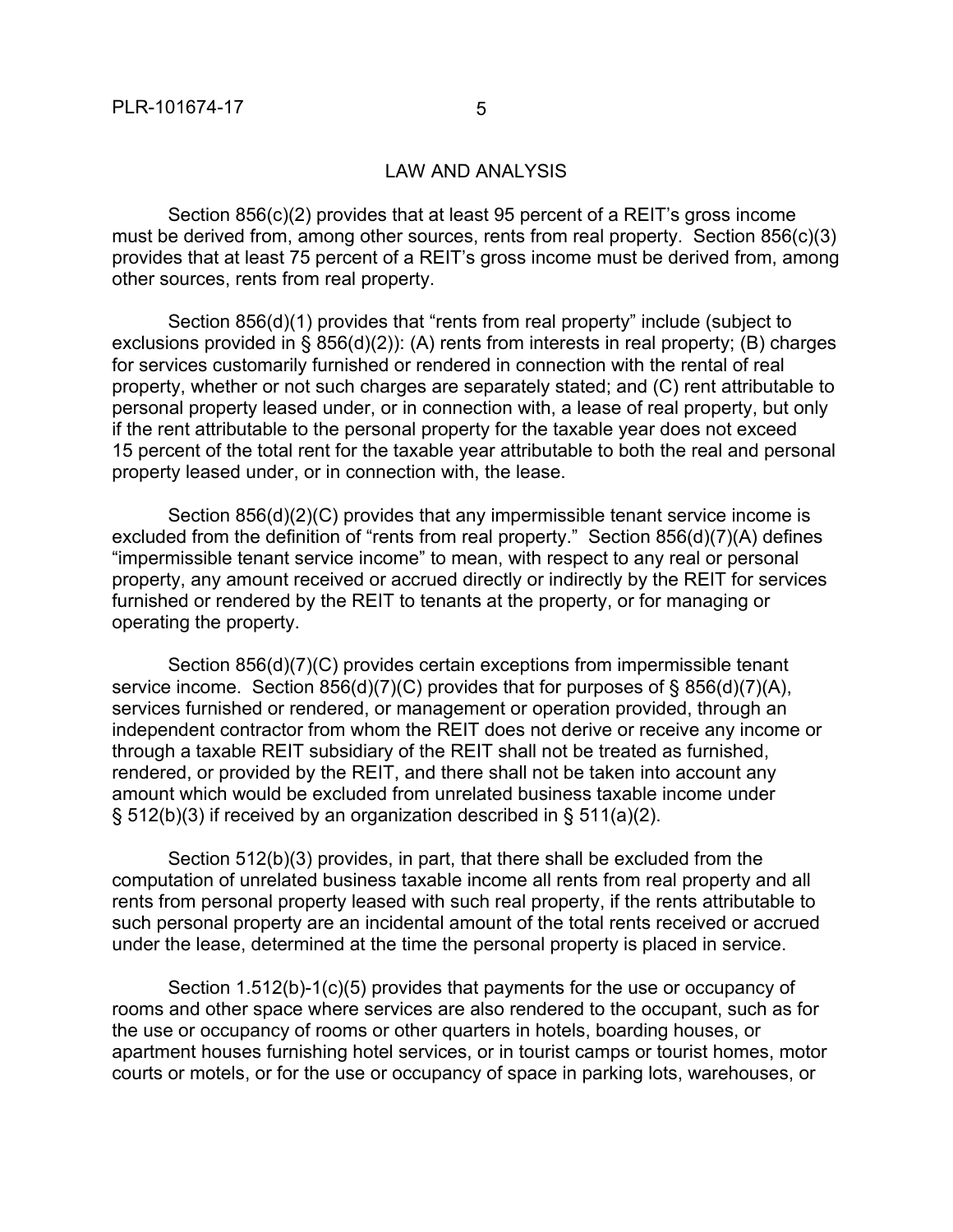storage garages, do not constitute rent from real property. Generally, services are considered rendered to the occupant if they are primarily for the occupant's convenience and are other than those usually or customarily rendered in connection with the rental of rooms or other space for occupancy only. The supplying of maid service, for example, constitutes such service; whereas the furnishing of heat and light, the cleaning of public entrances, exits, stairways and lobbies, and the collection of trash are not considered as services rendered to the occupant.

Section 1.856-4(a) defines the term "rents from real property" generally as the gross amounts received for the use of, or the right to use, real property of the REIT. Section 1.856-4(b)(1) provides that the term "rents from real property" includes charges for services customarily furnished or rendered in connection with the rental of real property, whether or not the charges are separately stated. Services furnished to tenants of a particular building will be considered as customary if, in the geographic market in which the building is located, tenants in buildings of similar class are customarily provided with the service. Where it is customary, in a particular geographic marketing area, to furnish electricity or other utilities to tenants in buildings of a particular class, the submetering of utilities to tenants in such buildings will be considered a customary service.

Section 1.856-4(b)(5)(ii) provides that the trustees or directors of a trust are not required to delegate or contract out their fiduciary duty to manage the trust itself, as distinguished from rendering or furnishing services to the tenants of its property or managing or operating the property. Thus, the trustees or directors may do all those things necessary, in their fiduciary capacities, to manage and conduct the affairs of the trust itself. For example, the trustees or directors may establish rental terms, choose tenants, enter into and renew leases, and deal with taxes, interest, and insurance relating to the trust's property. The trustees may also make capital expenditures with respect to the trust's property (as defined in section 263) and may make decisions as to repairs of the trust's property (of the type that would be deductible under section 162), the cost of which may be borne by the trust.

Under each DAS Agreement, a User has a right to use a DAS. Each DAS Agreement typically has a term of a years with a fixed, recurring amount for the use of the DAS during the term of the DAS Agreement. Taxpayer represents that the DAS Cables and the related DAS Property Interests qualify as real property under § 856 and that any personal property leased in connection with the DAS Cables and related DAS Property satisfy the requirements of §856(d)(1)(C). Therefore, amounts received by Taxpayer for use of the DAS Cables and the related DAS Property Interests qualify as "rents from interests in real property" under § 856(d)(1)(A). Based upon the information submitted and representations made, the DAS User Services and Activities are usually and customarily provided in connection with the rental of telecommunications infrastructure similar to the DASs, or represent an exercise of the fiduciary duties of the Taxpayer's directors in accordance with § 1.856-4(b)(5)(ii) that are not services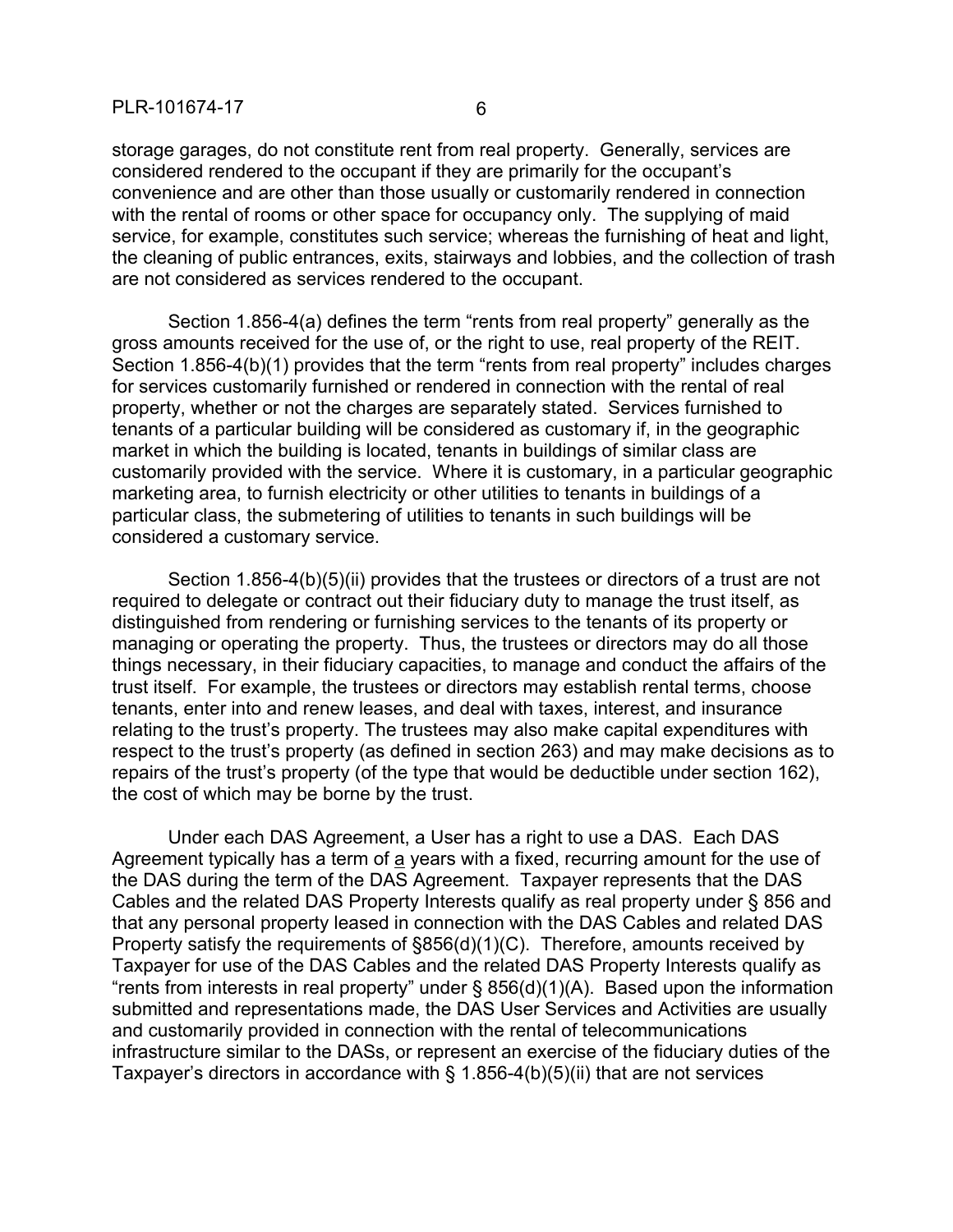rendered to the User in connection with the rental of real property. Accordingly, the provision by Taxpayer of the DAS User Services and Activities does not give rise to impermissible tenant service income, and will not cause any portion of the rents received by Taxpayer from Users for use of the DAS Cables and related DAS Property Interests to fail to qualify as "rents from real property" under § 856(d).

#### **CONCLUSION**

Based on the facts and representations submitted by Taxpayer, we rule that amounts received by Taxpayer under the DAS Agreements for the use of the DAS Cables and the related DAS Property Interests qualify as "rents from interests in real property" under § 856(d)(1)(A). The provision by Taxpayer of the DAS User Services and Activities does not give rise to impermissible tenant service income, and will not cause any portion of the rents received by Taxpayer from Users for use of the DAS Cables and related DAS Property Interests to fail to qualify as "rents from real property" under § 856(d).

This ruling's application is limited to the facts, representations, Code sections, and regulations cited herein. Except as expressly provided herein, no opinion is expressed or implied concerning the tax consequences of any aspect of any transaction or item discussed or referenced in this letter. In particular, no opinion is expressed concerning whether the DAS Cables qualify as "real property" or whether the related DAS Property Interests qualify as "interests in real property" for purposes of § 856. No opinion is expressed concerning any other services or activities performed by Taxpayer or a TRS. No opinion is expressed concerning whether Taxpayer otherwise qualifies as a REIT under subchapter M, part II of Chapter 1 of the Code.

Furthermore, the ruling herein related to whether income from services and activities performed by Taxpayer is impermissible tenant service income is specifically limited to whether the income is qualifying income for REIT qualification purposes. The definition of rents from real property under § 856(d) differs in scope and structure from the definition of rents from real property under  $\S 512(b)(3)$ , which applies to exempt organizations described in § 511(a)(2). Therefore, an exempt organization providing the same services may have unrelated business taxable income because the income may not be excluded under § 512(b)(3) as rents from real property.

This ruling is directed only to the taxpayer requesting it. Section 6110(k)(3) of the Code provides that it may not be used or cited as precedent.